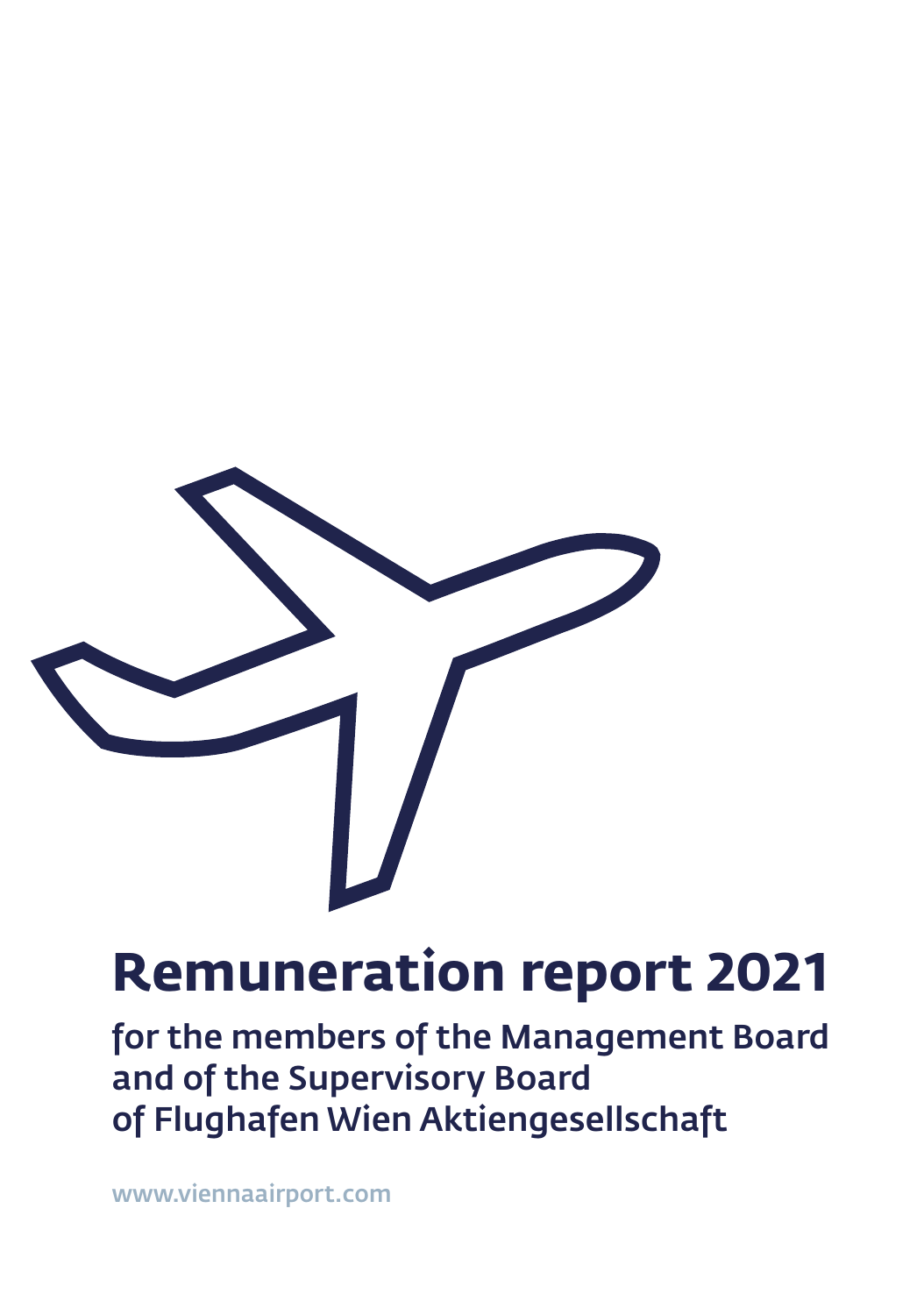This remuneration report, which was adopted by the Supervisory Board on 25 March 2022 in accordance with Section 78c of the Austrian Stock Corporation Act for the 2021 financial year, is based on the remuneration policy approved by 92.65% of the share capital present at the 32nd Annual General Meeting on 4 September 2020. The remuneration policy is available to all interested parties on the company's website at [www.viennaairport.com](https://www.viennaairport.com).

## A. Remuneration report for the members of the Management Board

### 1. Introduction

In 2021, aviation again faced an intense struggle against the effects of the coronavirus pandemic. While the number of passengers in the Flughafen Wien Group grew by 35.8% compared with the crisis year 2020 to around 13.1 million, this is still a significant decline compared with the pre-crisis level of 2019, when the Group handled 34.4 million passengers. Compared with the tough year in 2020, revenue rose by 22% to € 407.0 million in 2021, Group EBIT improved from minus € 86.5 million in 2020 to plus € 20.0 million, and the net result increased significantly again after a loss of minus € 75.7 million in 2020 to plus € 6.6 million. The successful crisis management was only possible thanks to the great commitment of the entire workforce, an extensive savings programme, low net debt and government assistance, especially for short-time work.

The Presidium and Personnel Committee appropriately accounted for the challenges of the coronavirus pandemic when setting the annual target and the long-term targets for 2019 to 2021. In the wake of the reduced working hours agreed for the employees, the Management Board also took a voluntary cut in their ongoing remuneration to the same extent.

Due to the utilisation of government subsidies, the payment of variable salary components in 2021 (for 2020) and 2022 (for 2021) is again limited to 50% of the amount paid in 2019.

## 2. Basic principles of the remuneration policy

Günther Ofner and Julian Jäger were members of the Management Board in 2021. The target agreement and especially the criteria for granting performance-based remuneration are defined in advance by the Presidium and Personnel Committee of the Supervisory Board and justified and weighted by way of resolution. If, after the variable remuneration is paid, it turns out to have been paid on the basis of obviously incorrect data, the Management Board member is obliged to repay the resulting additional amount in full.

In addition to the fixed basic salary, the Management Board members receive remuneration in line with their performance or achievements ("performance-based remuneration"). The performance-based remuneration is capped at a maximum of 100% of the annual gross basic salary and comprises

- » annual performance-based remuneration (= annual target) amounting to up to 50% of the annual gross basic salary in the respective financial year and
- » long-term performance-based remuneration (= long-term target) with multi-year targets amounting to up to 50% of the annual gross basic salary within the long-term period.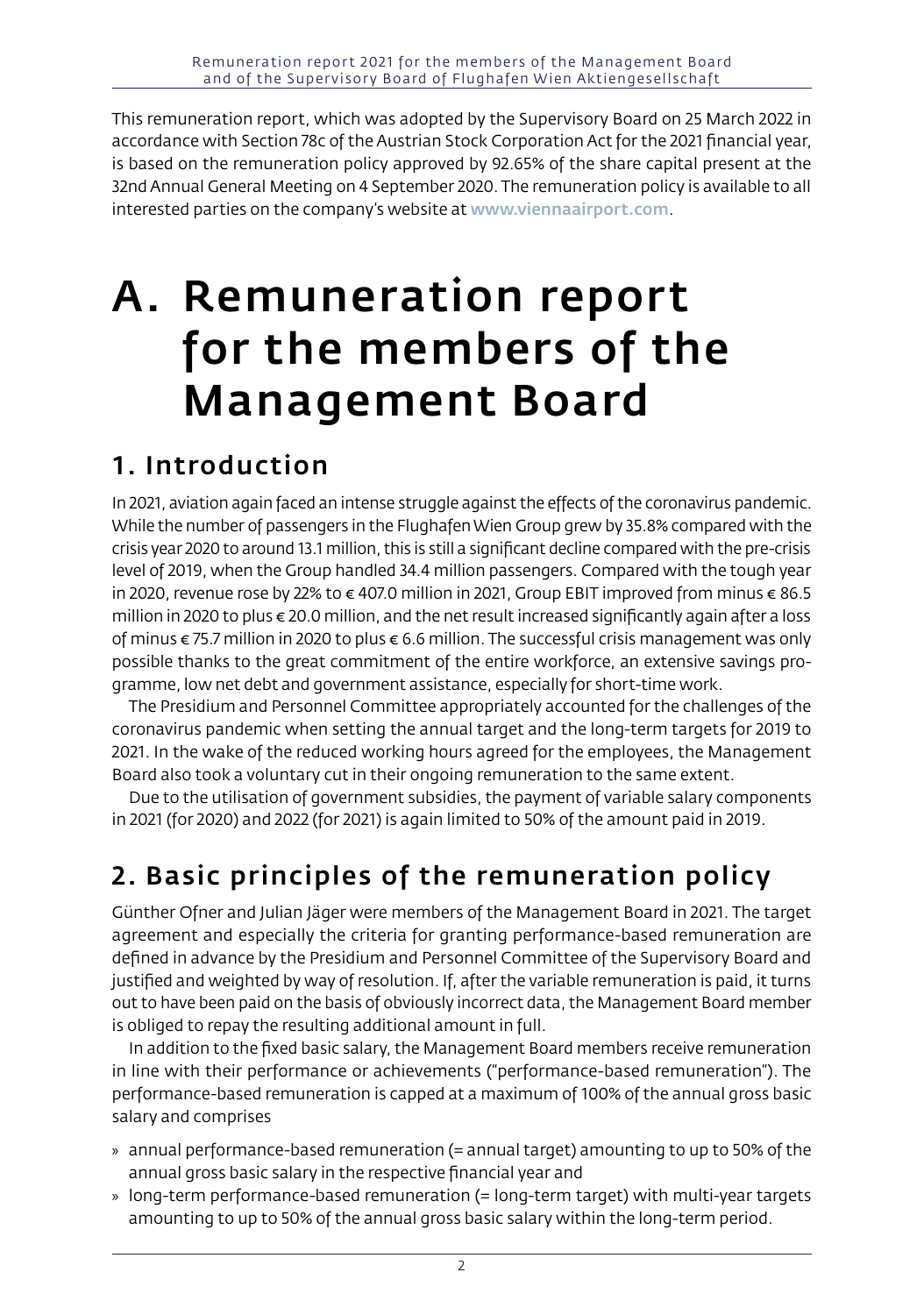### 3. Total remuneration of the Management  $B$ oard<sup>1</sup>

The members of the Management Board of Flughafen Wien AG received the following remuneration (payments):

| <b>Amounts in</b>          |              |      |                 |      |                      |                |              |      |      |
|----------------------------|--------------|------|-----------------|------|----------------------|----------------|--------------|------|------|
| т€                         | Julian Jäger |      |                 |      | <b>Günther Ofner</b> |                | <b>Total</b> |      |      |
|                            | 2019         | 2020 | 2021            | 2019 | 2020                 | 2021           | 2019         | 2020 | 2021 |
| Fixed<br>remuneration      | 348          | 332  | 305             | 348  | 332                  | 305            | 697          | 664  | 610  |
| Short-term<br>remuneration | 225          | 129  | 114             | 225  | 129                  | 114            | 451          | 258  | 229  |
| Long-term<br>remuneration  | 118          | 43   | 57              | 118  | 43                   | 57             | 236          | 85   | 114  |
| <b>Subtotal</b>            | 692          | 504  | 477             | 692  | 504                  | 477            | 1384         | 1007 | 953  |
| Non-cash<br>remuneration   | 9            | 12   | 12 <sup>2</sup> | 9    | 9                    | $\overline{9}$ | 17           | 20   | 20   |
| Total remu-<br>neration    | 700          | 515  | 488             | 700  | 512                  | 485            | 1401         | 1028 | 973  |

#### Remuneration owed and granted:

As a result of the target attainment in 2021, the Management Board members earned the following entitlements:

| Amounts in T€                              |      | Julian Jäger |      | <b>Günther Ofner</b> |      |      |  |
|--------------------------------------------|------|--------------|------|----------------------|------|------|--|
|                                            | 2019 | 2020         | 2021 | 2019                 | 2020 | 2021 |  |
| Basic salary                               | 348  | 332          | 305  | 348                  | 332  | 305  |  |
| Non-cash remuneration                      | 9    | 12           | 12   | 9                    | 9    | 9    |  |
| Contributions to pension<br>funds          | 104  | 78           | 71   | 104                  | 78   | 71   |  |
| <b>Subtotal</b>                            | 461  | 422          | 388  | 461                  | 419  | 385  |  |
| Annual bonus                               | 174  | 141          | 183  | 174                  | 141  | 183  |  |
| 50% of long-term bonus for<br>FY.          | 57   | 79           | 87   | 57                   | 79   | 87   |  |
| 50% of long-term bonus<br>after period end | 83   | 79           | 87   | 83                   | 79   | 87   |  |
| <b>Subtotal</b>                            | 314  | 299          | 357  | 314                  | 299  | 357  |  |
| <b>Total</b>                               | 775  | 720          | 745  | 775                  | 717  | 742  |  |
| PY bonus payment                           | 343  | 172          | 172  | 343                  | 172  | 172  |  |
| Fixed portion                              | 59%  | 59%          | 52%  | 59%                  | 58%  | 52%  |  |
| Variable portion                           | 41%  | 41%          | 48%  | 41%                  | 42%  | 48%  |  |

#### Basic salary

The basic salary (= fixed remuneration) is contractually agreed on market terms according to the qualification, area of responsibility and performance of the Management Board member and paid out in 14 equal instalments. As a result of the short-time work in the company, the

1) Note: Arithmetic differences can occur when adding rounded amounts and percentages due to the use of computer-aided tools.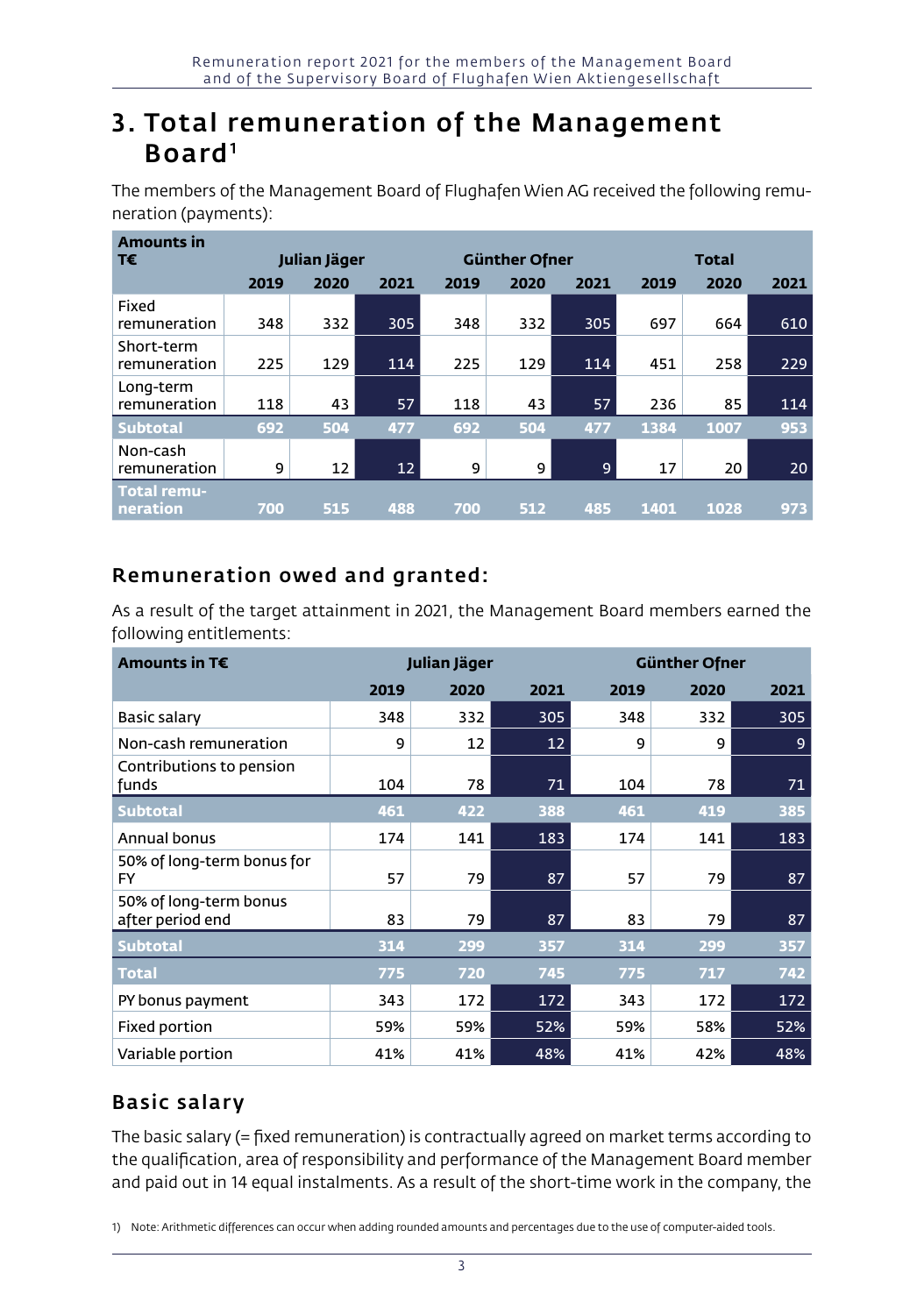Management Board showed solidarity by voluntarily waiving 15% of the gross salary in January 2021 and 20% of the gross salary for the rest of 2021. The Management Board also suspended its fixed remuneration adjustment as per the employment contracts as of 1 January 2021 in light of the coronavirus crisis. The bonus payments were paid out 100% in line with the short-time work system. The basic salary, reduced as a result of the coronavirus pandemic, amounted to  $\epsilon$ 304,833.90 gross for each Management Board member in 2021. The contractually defined basic salary was set as the basis for the calculation of performance-based remuneration. The basic salary covers all overtime as well as the performance of board functions at Group companies.

#### Non-cash remuneration

The non-cash remuneration shown relates to the Management Board members' company cars. The company provides every Management Board member with an upper mid-size category company car plus driver. The company car may also be used for private purposes. In addition to the statutory liability insurance, the company has also taken out full comprehensive insurance and passenger insurance with appropriate cover. Amounts for group health insurance for Julian Jäger are also included.

### Contributions to pension funds

15% of the total remuneration is paid into a pension fund for the benefit of the Management Board members.

#### 2021 annual targets

For 2021, positive EBIT greater than  $\epsilon$  18 million and the implementation of the restructuring plan presented to the Supervisory Board by the Management Board were agreed as targets with a weighting of 50% each.

If the defined EBIT value is achieved, target attainment amounts to 100%. Any upward or downward deviation of € 5 million increases/decreases the target attainment by 5 percentage points, with 120% as a maximum. If the EBIT achieved falls below zero, this part of the bonus is waived entirely.

With EBIT of  $\epsilon$  19.6 million, the target attainment for this part of the annual target is 100%. The implementation of the "Recovery 2024" restructuring plan requires the complete implementation of the restructuring programme presented to the Supervisory Board by the Management Board in terms of the measures planned by the end of 2021, resulting in target attainment of 100%. The target attainment of the implementation of the "Recovery 2024" measures planned for 2021 is measured on the basis of the following weighted parameters:

- a) Successful establishment and operation of the New Placement Agency/transfer, supervision, training and placement of at least 285 employees by the end 2021 in the New Placement Agency and corresponding progress in the implementation of the "Recovery 2024" measures planned for 2021 (25% weighting). Target attainment amounted to 100%.
- b) Implementation of the "Recovery 2024" cost optimisation measures planned for 2021, taking actual traffic and passenger development into account (25% weighting). Target attainment amounted to 100%.
- c) Implementation of innovation and digitalisation measures in line with "Recovery 2024", namely application of building information modelling for planning/construction/facility management/third-party contracts, introduction of RPA/process automation and chat bot (25% weighting). Target attainment amounted to 100%.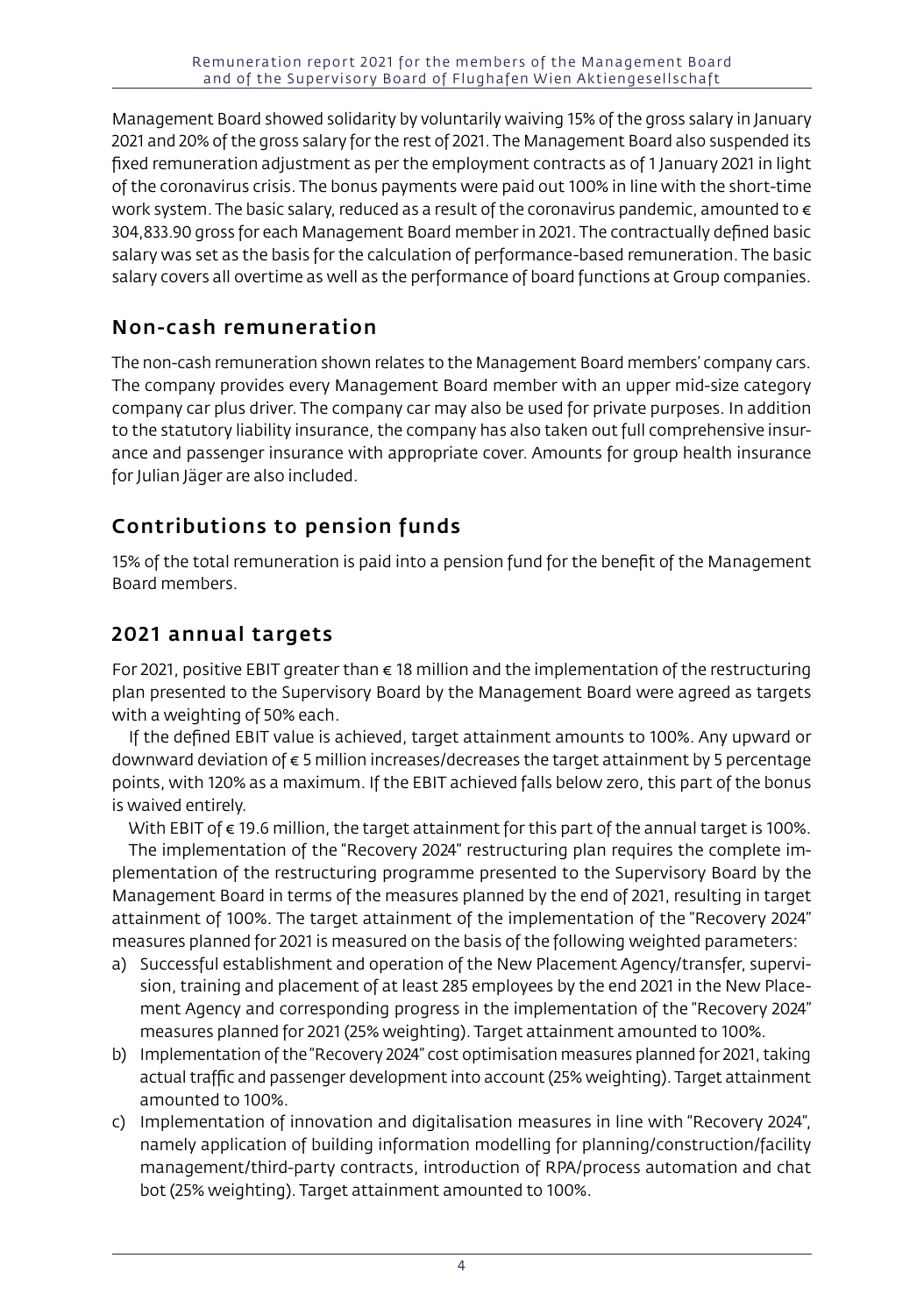d) Expansion of photovoltaic power generation at the airport in line with the project plan submitted to the Supervisory Board for the largest photovoltaic system in Austria with nominal power of around 24 megawatt-peak, with construction to begin in June 2021 (25% weighting). Target attainment amounted to 100%.

Target attainment for the four parameters is assessed on the following basis: completely implemented = 100%, almost completely (approx. 90%) implemented = 90%, mostly (approx. 80%) implemented = 80%, substantially (more than half) implemented = 50%; below this, the bonus for the corresponding parameter is waived entirely. With a total cap of 50% of the variable remuneration for the annual target, over-achievement of Target 1 (up to 120%) can generally compensate for under-achievement of Target 2.

The annual targets were therefore achieved with total target attainment of 100%. The annual target is weighted at 50% of the total bonus payment, so the bonus for the annual target amounts to 50% of the contractually defined basic salary of 2021, which is € 183,162.00.

#### 2019-2021 long-term targets

The coronavirus crisis has had a severe and profound impact on FWAG's business performance. In order to counteract the negative consequences for the company, it was essential to make material changes to the company's policy in comparison with previous planning. In particular, securing the continuing existence of the company has priority over other targets and requires measures that go beyond a short-term improvement in earnings. Taking these factors into account, the Presidium and Personnel Committee resolved upon the following long-term targets for 2019 – 2021:

#### $\rightarrow$  1) Securing liquidity (33 1/3% of the long-term bonus)

To secure the company's liquidity, liquidity freely available or available via committed lines of credit was defined as of the end of the 2020 and 2021 financial years. If the target is not met, the bonus will be reduced or cancelled entirely. Target attainment amounted to 100%.

#### $\rightarrow$  2) Completing the Terminal 2 refurbishment on time and on budget (33 1/3% of the long-term bonus)

The completion of the Terminal 2 refurbishment on time and on budget results in target attainment of 100%. A minor alteration was made to the budget and timetable in response to the coronavirus crisis. If the allotted time is exceeded by more than one month, the bonus portion is reduced by 10 percentage points per month, and the entire time bonus portion is cancelled if the allotted time is exceeded by more than six months. If the budget is exceeded by more than 5%, the bonus portion is reduced by 10 percentage points per further 5% overrun, and the entire budget bonus portion is cancelled if the budget is exceeded by more than 25%. Target attainment amounted to 85%.

#### $\rightarrow$  3) Restructuring target (33 1/3% of the long-term bonus)

It was agreed to devise and adopt a savings and efficiency programme including organisational streamlining by the end of October 2020 with subsequent submission to the Supervisory Board and a detailed implementation plan. The 2020 target is achieved when submission of the full plan is noted by the Supervisory Board. The 2021 target is achieved when the measures are actually implemented. Target attainment amounted to 100%.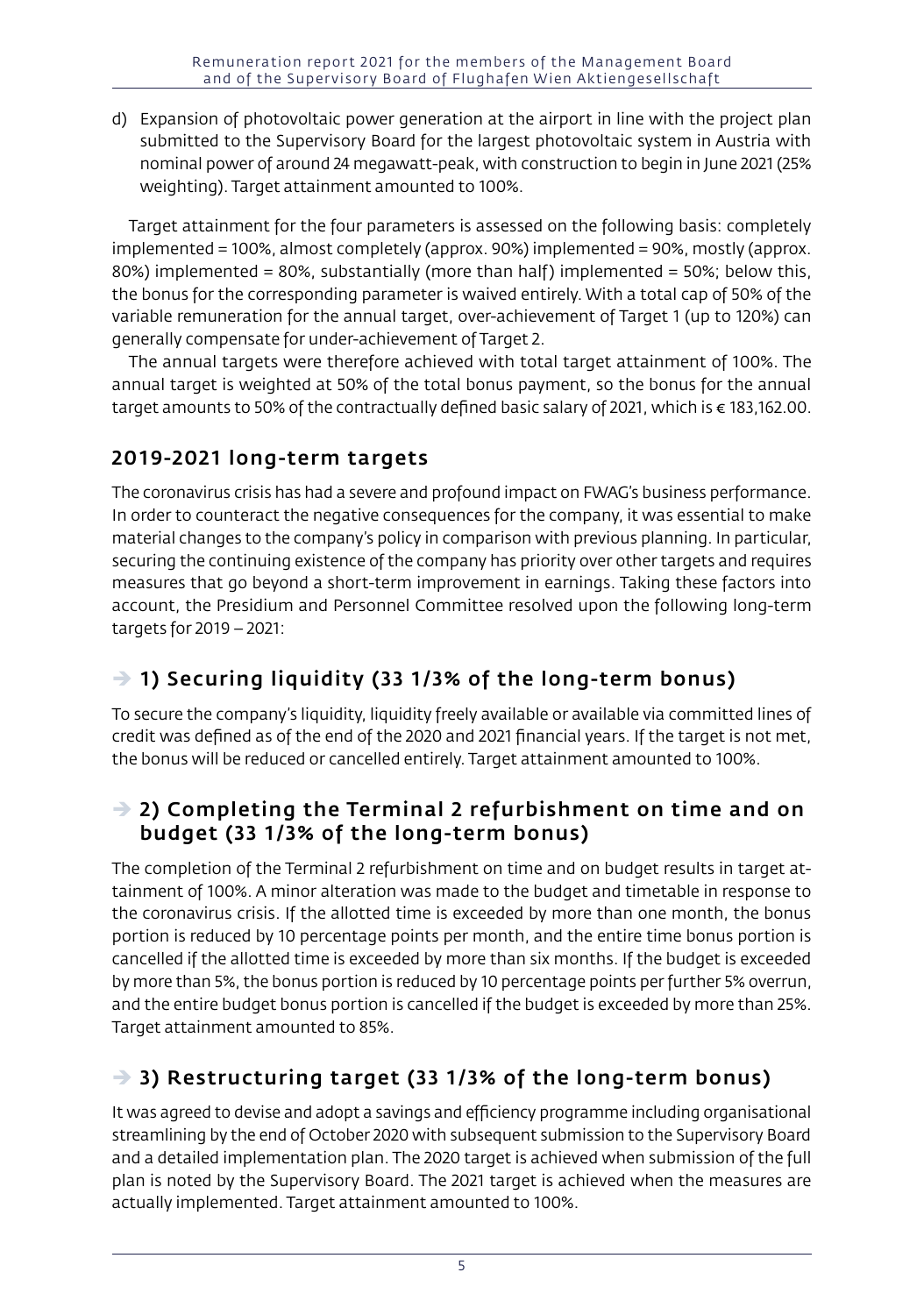The long-term targets were therefore achieved with total target attainment of 95%. This target attainment rate applies both to the 2021 long-term targets and to the outstanding variable 25% remuneration portions of the long-term component of 2019 and 2020. The long-term targets are likewise weighted at 50% of the total bonus payment, with half of the long-term bonus being paid in the next financial year and the other half after the end of the long-term period (2022). The resulting variable salary component amounts to € 82,741.36 for 2019, € 78,847.21 for 2020 and € 174,003.90 for 2021.

In total, the entitlement to performance-based remuneration amounts to  $\epsilon$  183,162.00 for the achievement of the annual targets in 2021 and to € 335,592.47 for the achievement of the long-term targets 2019 – 2021.

#### Payment freeze due to use of emergency aid

As the company is claiming emergency aid from the federal government, the payment of performance-based remuneration for 2021 in 2022 is limited to 50% of the sum paid out in 2019, so each Management Board member is paid € 171,708.99 in 2021. The remaining entitlement to performance-based remuneration for 2021 will be due for payment in January 2023.

## 4. Other benefits

No stock options were issued, and no shares were offered or granted to the Management Board members. No remuneration was paid by subsidiaries either. There is D&O, legal costs and accident insurance, the costs of which are borne by the company. No loans were granted to Management Board members.

## 5. Other information and explanations

In the event of premature dismissal of a Management Board member without cause, continued payment of remuneration for a maximum of 24 months is agreed in accordance with rule 27a of the Austrian Code of Corporate Governance. On termination of the Management Board contract, for any reason whatsoever, no severance is owed. In the past financial year, there were no deviations from the remuneration policy or from the implementation procedure described therein. No variable remuneration components were reclaimed.

The annual change in the total remuneration of the Management Board, the economic success of the company and the remuneration of the company's other employees on the basis of full-time equivalents is as follows:

|                                                      | <b>Change 2020 to 2021</b>                     |
|------------------------------------------------------|------------------------------------------------|
| Net profit                                           | 108.76%<br>$(from -75.7 million +6.6 million)$ |
| Total remuneration of the Management Board           | $-5.39%$                                       |
| Average remuneration of other employees <sup>1</sup> | $+4.04%$                                       |

1) Employees of Flughafen Wien AG not including short-time work assistance

The value of the pension benefits of former Management Board members and their surviving dependants is adjusted annually. The value adjustment is based on the public sector salary table, general administration, service class 9, level 6. In the cases of former Management Board members Gerhard Kastelic and Franz Kotrba, the increase in the statutory Austrian pension is deducted. Karin Engelberger receives 60% of the entitlement of our former Management Board member Otto Engelberger.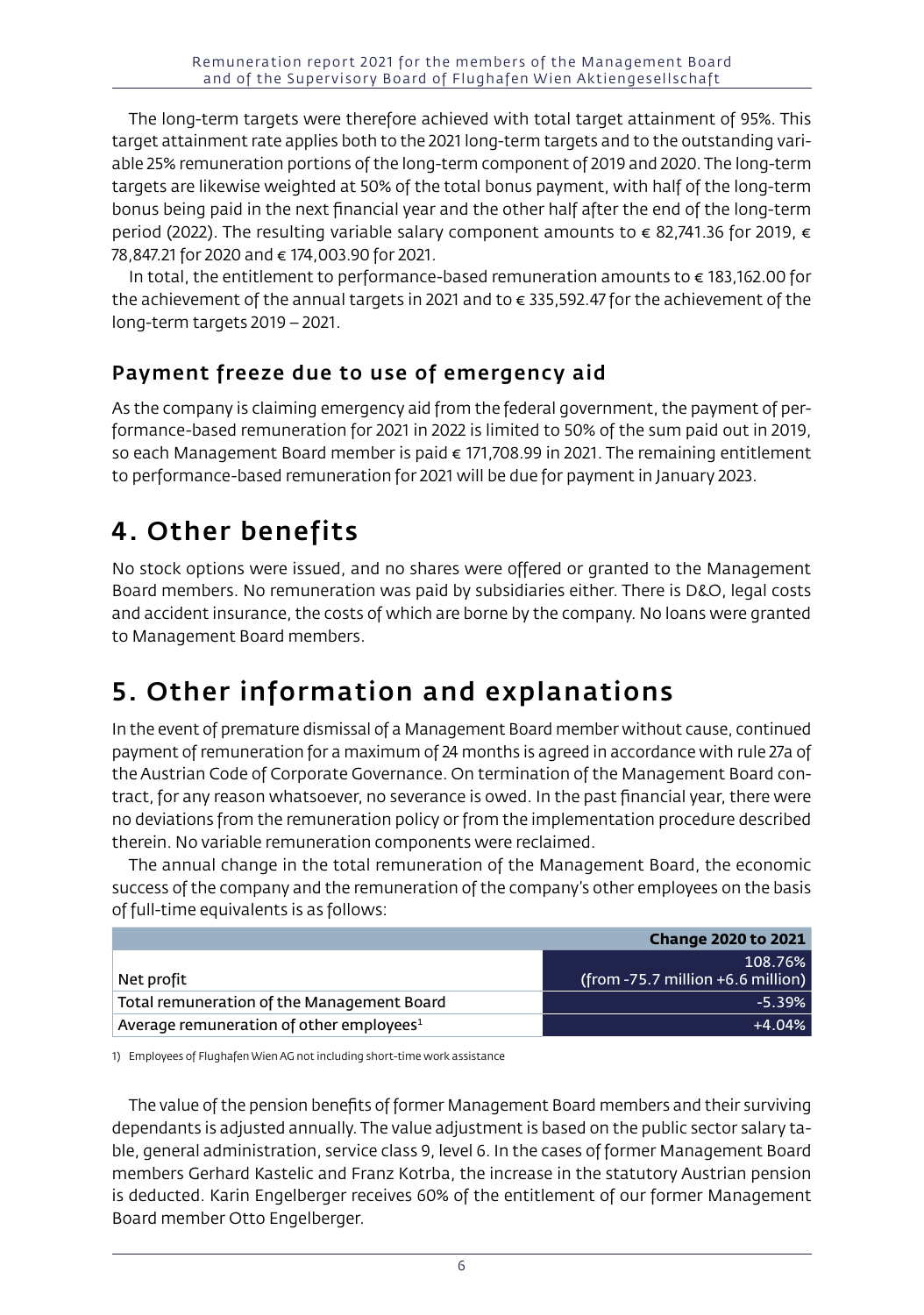#### $\rightarrow$  The following table shows the annual pension payments:

| <b>Amounts</b>                              | <b>Gerhard Kastelic</b> |      |      |      | <b>Franz Kotrba</b> |      |      | <b>Karin Engelberger</b><br>(widow of Otto Engel-<br>berger) |      |  |
|---------------------------------------------|-------------------------|------|------|------|---------------------|------|------|--------------------------------------------------------------|------|--|
| in T $\epsilon$                             | 2019                    | 2020 | 2021 | 2019 | 2020                | 2021 | 2019 | 2020                                                         | 2021 |  |
| Retirement<br>pay                           | 195                     | 200  | 202  | 191  | 195                 | 198  | 78   | 80                                                           | 81   |  |
| Back pay-<br>ments for<br>previous<br>years | 24                      |      |      | 23   |                     |      |      |                                                              |      |  |
| <b>Total</b><br>remunera-<br>tion           | 219                     | 200  | 202  | 214  | 195                 | 198  | 79   | 80                                                           | 81   |  |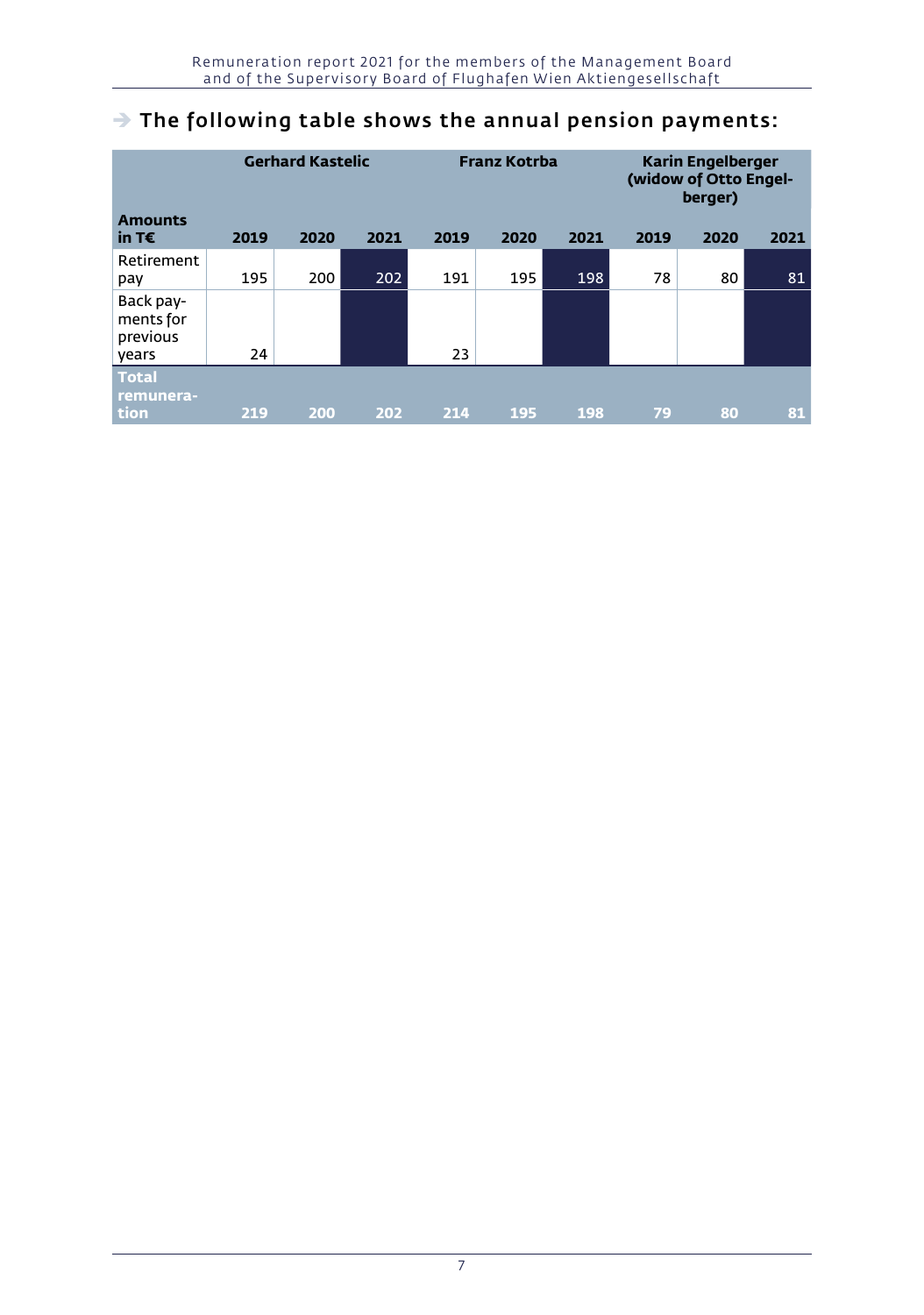## B. Remuneration report for the members of the Supervisory Board

### Remuneration of members of the Supervisory Board 2021

The remuneration of the Supervisory Board members comprises annual fixed remuneration for the Chair of  $\epsilon$  16,200, for the Deputy Chairs of  $\epsilon$  13,500 and for ordinary members of  $\epsilon$ 10,800 and a standard attendance fee of € 500 for each meeting attended by the respective Supervisory Board member. The delegates from the Works Council receive neither annual fixed remuneration nor attendance fees. The Supervisory Board members are included in the existing D&O insurance. The fixed remuneration is not paid out to the members of the Supervisory Board until after the end of the financial year, so the fixed remuneration for 2020 is paid out in the 2021 financial year. The attendance fees are paid in the same financial year. If members of the Supervisory Board or a committee were not members for the entire financial year, the fixed remuneration is paid proportionally. The following table shows the fixed remuneration granted and the attendance fees paid in the 2021 financial year: